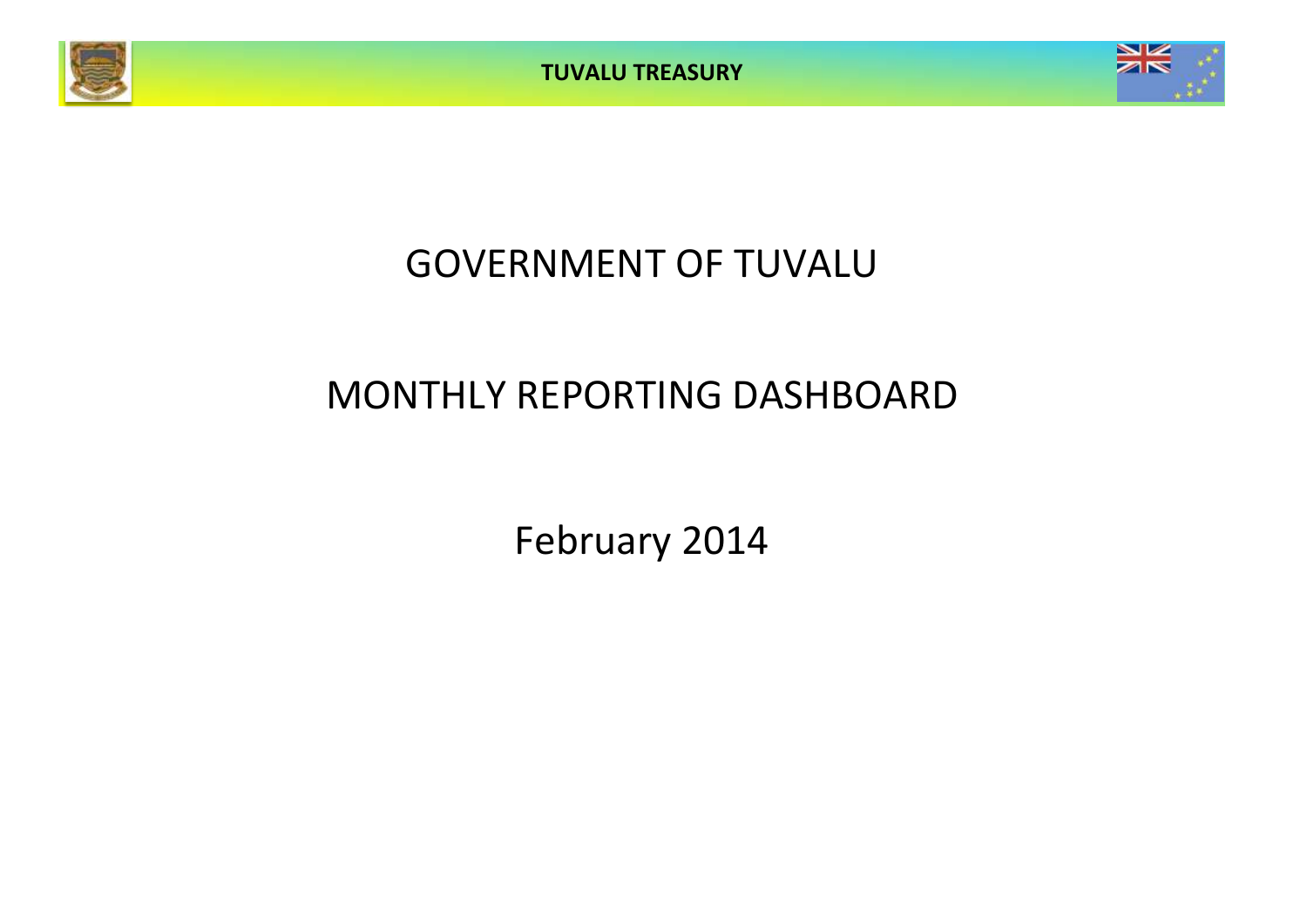

# **Government of Tuvalu Expenditure Analysis**



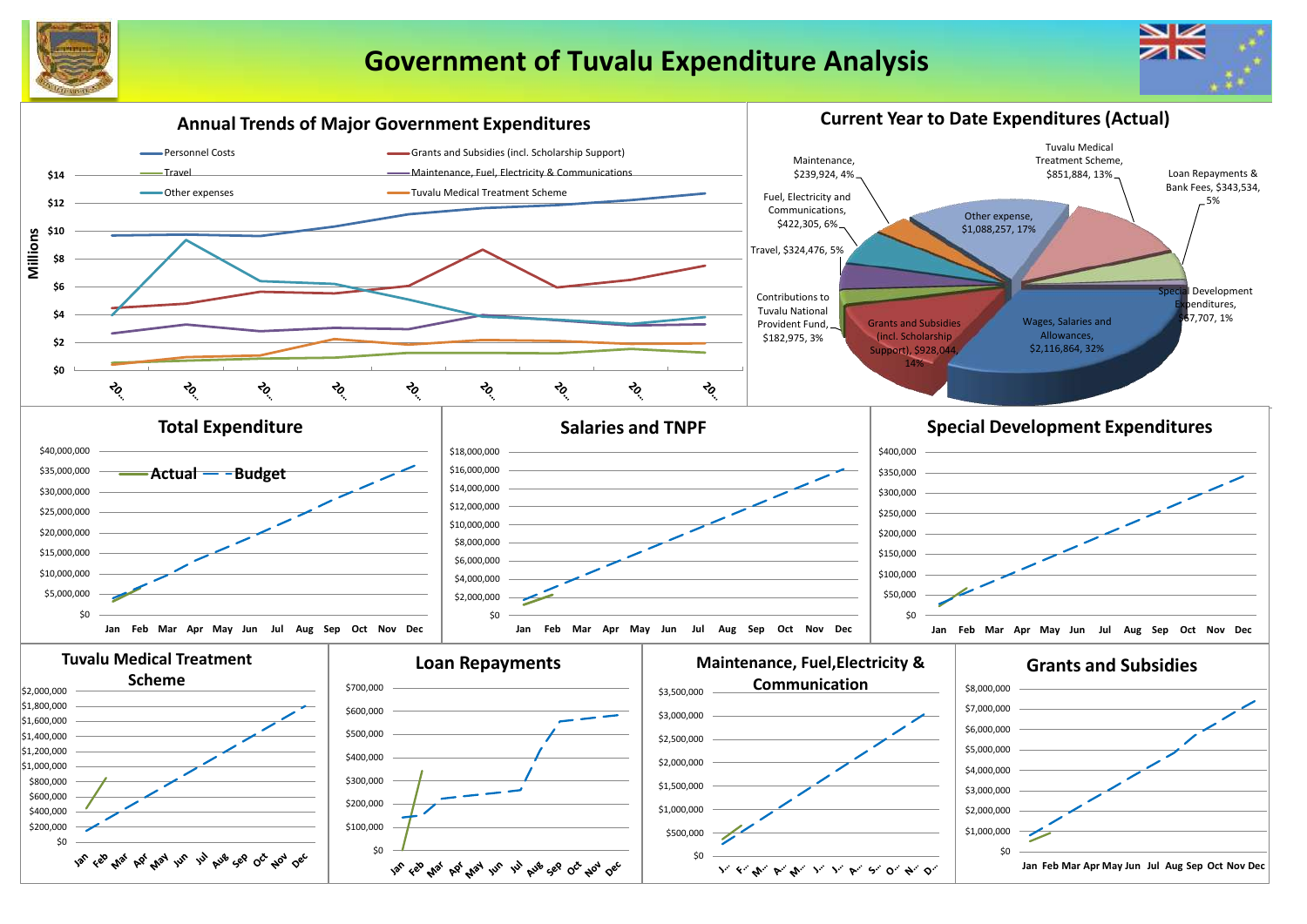

## **Government of Tuvalu Revenue Analysis**

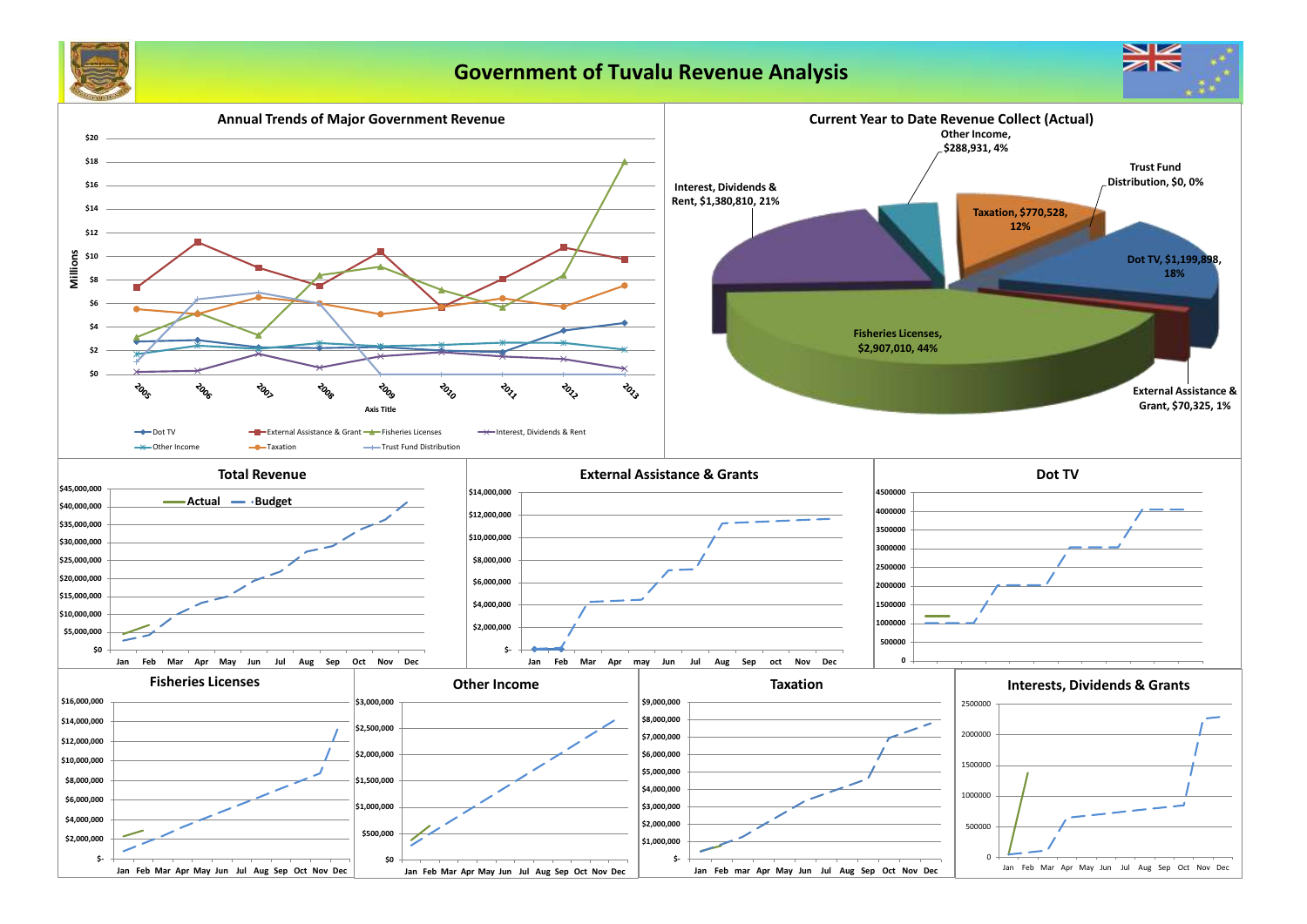

## **Tuvalu Government Funds and Debts**



#### **TUVALU TRUST FUND (TTF)**

The market value of Government of Tuvalu contribution balance of the TTF is disclosed on the Statement of Assets and Liabilities. The market value of contribution balances from other parties to the TTF are classified as a contingent asset of the Government. Given the nature of the TTF and the fact that Tuvalu is the sole beneficiary of the TTF, it is anticipated that in the event of any 'wind up' of the TTF, the market value of all TTF balances would be available to the Government of Tuvalu.

#### **TUVALU CONSOLIDATED FUND (CIF)**

The Tuvalu Consolidated Fund is the account B of the Tuvalu Trust Fund. Distributions from the Tuvalu Trust Fund are transferred to this fund. The CIF is classified as a current cash asset of the Government and use to provide increased returns on Government Cash holdings.

#### **TUVALU GENERAL CURRENT ACCOUNT**

The General Current Account is the main operational bank account of the Government and is a current cash asset of Government.

#### **TUVALU GOVERNMENT DEBTS AND GUARANTEES**

The Tuvalu Government has continously repaid its external debts over the past five years according to the terms. Government Guarantees have increased due to the recent inclusion of the National Bank of Tuvalu Deposit Gaurantee which was not reflected in past years.







### **CIF and Recurrent Account in 2013**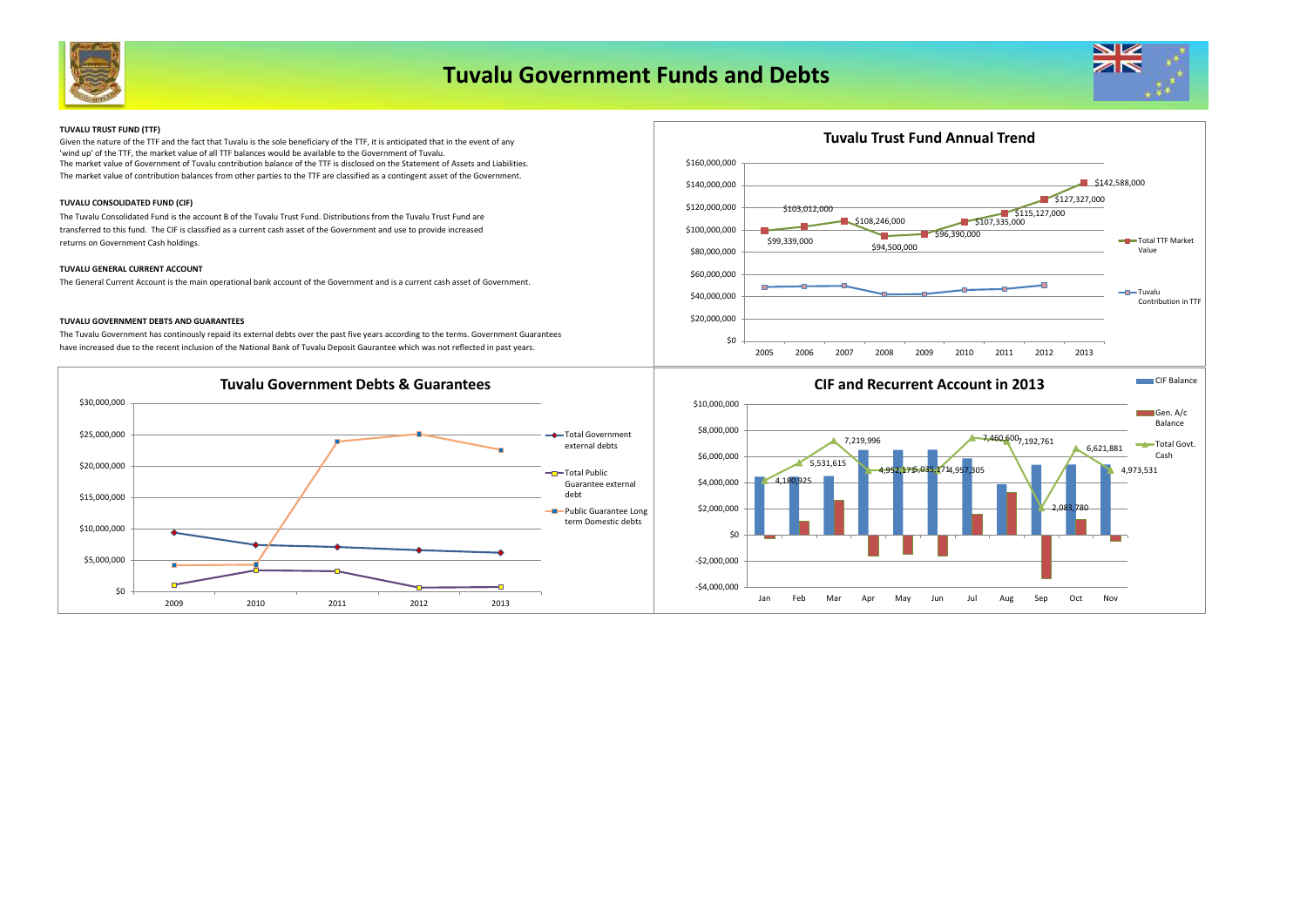#### **MONTHLY STATEMENT OF RECEIPTS AND PAYENTS BY NATURE OF EXPENSE**

| FOR THE PERIOD ENDED 28/02/2014                                       |                         |               |              |             |              |                |              |                |              |                |              |              |           |           |           |                  |            |                |
|-----------------------------------------------------------------------|-------------------------|---------------|--------------|-------------|--------------|----------------|--------------|----------------|--------------|----------------|--------------|--------------|-----------|-----------|-----------|------------------|------------|----------------|
|                                                                       | <b>Year to Date</b>     | Year to Date  | Year to Date | January     | February     | March          | April        | May            | June         | July           | August       | September    | October   | November  | December  | <b>Forecast</b>  | 2014       | Variance       |
|                                                                       | Actual                  | <b>Budget</b> | Variance     | Actual      | Actual       | Forecast       | Forecast     | Forecast       | Forecast     | Forecast       | Forecast     | Forecast     | Forecast  | Forecast  | Forecast  | <b>Full Year</b> | Budget     | Forecast &     |
| <b>RECEIPTS</b>                                                       |                         |               |              |             |              |                |              |                |              |                |              |              |           |           |           |                  |            | Budget         |
| Taxation                                                              |                         |               |              |             |              |                |              |                |              |                |              |              |           |           |           |                  |            |                |
| Income Tax                                                            | 292,885                 | 300,000       | $-7,115$     | 158,071     | 134,814      | 150,000        | 150,000      | 150,000        | 150,000      | 150,000        | 150,000      | 150,000      | 150,000   | 150,000   | 150,000   | 1,792,88         | 1,800,000  | $-7,115$       |
| Company Tax                                                           | 405                     | $\Omega$      | 405          | $\Omega$    | 405          | $\Omega$       | 266.667      | 266.667        | 266.667      | $\Omega$       | $\Omega$     | $\Omega$     | 1.900.000 | $\Omega$  |           | 2.700.406        | 2,700,001  | 405            |
| <b>Tuvalu Consumption Tax</b>                                         | 194,564                 | 196,667       | $-2,103$     | 143,375     | 51,189       | 98,333         | 98,333       | 98,333         | 98,333       | 98,333         | 98,333       | 98,333       | 98,333    | 98,333    | 98,333    | 1,177,897        | 1,180,000  | $-2,103$       |
| <b>Import Duty</b>                                                    | 167,513                 | 221,667       | $-54,153$    | 101,370     | 66,144       | 110,833        | 110,833      | 110,833        | 110,833      | 110,833        | 110,833      | 110,833      | 110,833   | 110,833   | 110,833   | 1,275,847        | 1,330,000  | $-54,153$      |
| Import Levy & Excise                                                  | 103,273                 | 100,000       | 3,273        | 55,403      | 47,870       | 50,000         | 50,000       | 50,000         | 50,000       | 50,000         | 50,000       | 50,000       | 50,000    | 50,000    | 50,000    | 603,273          | 600,000    | 3,273          |
| Other Taxes                                                           | 11,888                  | 29.350        | $-17,462$    | 5,198       | 6,690        | 14,675         | 14,675       | 14,675         | 14,675       | 14,675         | 14,675       | 14,675       | 14,675    | 14,675    | 14,675    | 158,638          | 176,100    | $-17,462$      |
|                                                                       | 770,528                 | 847,683       | $-77,156$    | 463,416     | 307,112      | 423,842        | 690,509      | 690,509        | 690,509      | 423,842        | 423,842      | 423,842      | 2,323,842 | 423,842   | 423,842   | 7,708,945        | 7,786,101  | $-77,156$      |
| <b>Interest, Dividends and Rent</b>                                   |                         |               |              |             |              |                |              |                |              |                |              |              |           |           |           |                  |            |                |
| <b>Interest and Dividends</b>                                         | 1,339,307               | 20,000        | 1,319,307    | 12,743      | 1,326,564    | 10.000         | 510,000      | 10,000         | 10,000       | 10,000         | 10,000       | 10,000       | 10,000    | 1,393,862 | 10,000    | 3,323,169        | 2,003,862  | 1,319,307      |
| Lease, rent and hire                                                  | 41,503                  | 38,558        | 2,945        | 23,553      | 17,951       | 24,079         | 24,079       | 24,079         | 24,079       | 24,079         | 24,079       | 24,079       | 24,079    | 24,079    | 24,079    | 282.293          | 279,348    | 2,945          |
|                                                                       | 1,380,810               | 58,558        | 1,322,252    | 36,296      | 1,344,514    | 34,079         | 534,079      | 34,079         | 34,079       | 34,079         | 34,079       | 34,079       | 34,079    | 1,417,941 | 34,079    | 3,605,462        | 2,283,210  | 1,322,252      |
| <b>Other Government Charaes</b>                                       |                         |               |              |             |              |                |              |                |              |                |              |              |           |           |           |                  |            |                |
| <b>Fisheries Licenses</b>                                             | 2,907,010               | 1,569,391     | 1,337,620    | 2,294,153   | 612,857      | 784,695        | 900,833      | 784,695        | 784,695      | 784,695        | 784,695      | 784,695      | 784,695   | 784,695   | 5,100,833 | 15,186,240       | 13,848,620 | 1,337,620      |
| <b>Vessel Registrations</b>                                           | 245,172                 | 141,667       | 103,505      | 245,172     | $\Omega$     | 70,833         | 70,833       | 70,833         | 70,833       | 70,833         | 70,833       | 70,833       | 70,833    | 70,833    | 70,833    | 953,505          | 850,000    | 103,505        |
|                                                                       | 100,395                 | 80,000        | 20,395       | 58,422      | 41,974       | 40,000         | 40,000       | 40,000         | 40,000       | 40,000         | 40,000       | 40,000       | 40,000    | 40,000    | 40,000    | 500,395          | 480,000    | 20,395         |
| Marine Services (Nivaga II & Manu Folau)                              |                         |               |              |             |              |                |              |                |              |                |              |              |           |           |           |                  |            |                |
| Stevedoring and Wharfage                                              | 22,603                  | 50,517        | $-27,914$    | 10,803      | 11,800       | 25,258         | 25,258       | 25,258         | 25,258       | 25,258         | 25,258       | 25,258       | 25,258    | 25,258    | 25,258    | 275,186          | 303,100    | $-27,914$      |
| .TV                                                                   | 1,199,898               | 1,012,500     | 187,398      | 1,199,898   | $\Omega$     | $\overline{0}$ | 1,012,500    | $\mathbf{0}$   | $\mathbf{0}$ | 1,012,500      | $\mathbf{0}$ | $\Omega$     | 1,012,500 | $\Omega$  |           | 4,237,398        | 4,050,000  | 187,398        |
| Provision of Goods and Services                                       | 9,646                   | 100,935       | $-91,289$    | 39,893      | $-30,247$    | 58,318         | 58,318       | 58,318         | 58,318       | 58,318         | 58,318       | 58,318       | 58,318    | 58,318    | 58,318    | 592,822          | 684,110    | $-91,289$      |
| Other Charges                                                         | (88, 886)               | 45,442        | $-134,327$   | 15,091      | $-103,976$   | 40,321         | 40,321       | 40,321         | 40,321       | 40,321         | 40,321       | 40,321       | 40,321    | 40,321    | 40,321    | 314,324          | 448,651    | $-134,327$     |
|                                                                       | 4,395,839               | 3,000,451     | 1,395,388    | 3,863,432   | 532,408      | 1,019,425      | 2,148,063    | 1,019,425      | 1,019,425    | 2,031,925      | 1,019,425    | 1,019,425    | 2,031,925 | 1,019,425 | 5,335,563 | 22,059,870       | 20,664,481 | 1,395,388      |
| <b>External Assistance and Grants</b>                                 |                         |               |              |             |              |                |              |                |              |                |              |              |           |           |           |                  |            |                |
| <b>ROC</b>                                                            | $\mathbf 0$             | $\Omega$      | $\Omega$     | $\mathbf 0$ | $\Omega$     | 3,991,910      | $\mathbf 0$  | $\Omega$       | $\mathbf{0}$ | $\mathbf 0$    | 3,991,910    | $\Omega$     | $\Omega$  | $\Omega$  |           | 7,983,819        | 7,983,819  | $\overline{0}$ |
| AusAID (CIF)                                                          | $\mathbf 0$             | $\Omega$      | $\mathbf{0}$ | $\Omega$    | $\Omega$     | $\overline{0}$ | $\mathbf{0}$ | $\overline{0}$ | 2,000,000    | $\overline{0}$ | $\mathbf{0}$ | $\Omega$     | $\Omega$  | $\Omega$  |           | 2,000,000        | 2,000,000  | $\overline{0}$ |
| New Zealand (CIF)                                                     | $\mathbf 0$             |               | $\Omega$     | $\mathbf 0$ |              | $\mathfrak{c}$ | $\mathbf 0$  | $\mathbf 0$    | 520,800      | $\mathbf{0}$   | $\mathbf{0}$ | $\Omega$     | $\Omega$  |           |           | 520,800          | 520,800    | $\Omega$       |
| World Bank, IMF, ADB                                                  | $\Omega$                | 1,667         | $-1,667$     | $\Omega$    | $\Omega$     | 3,000,833      | 833          | 833            | 833          | 833            | 833          | 833          | 833       | 833       | 833       | 3,008,333        | 3,010,000  | $-1,667$       |
| PDF                                                                   | $\Omega$                | 26,000        | $-26,000$    | $\Omega$    |              | 13,000         | 13,000       | 13,000         | 13,000       | 13,000         | 13,000       | 13,000       | 13,000    | 13,000    | 13,000    | 130,000          | 156,000    | $-26,000$      |
| Other Donors                                                          | 70,325                  | 166,667       | $-96,342$    | 70,325      |              | 83,333         | 83,333       | 83,333         | 83,333       | 83,333         | 83,333       | 83,333       | 83,333    | 83,333    | 83,333    | 903,658          | 1,000,000  | $-96,342$      |
|                                                                       | 70,325                  | 194,333       | $-124,009$   | 70,325      | $\mathbf{0}$ | 7,089,076      | 97,167       | 97,167         | 2,617,967    | 97,167         | 4,089,076    | 97,167       | 97,167    | 97,167    | 97,167    | 14,546,610       | 14,670,619 | $-124,009$     |
| Drawdown from TTF                                                     | $\Omega$                | n             |              | $\Omega$    |              | $\Omega$       | $\Omega$     | $\Omega$       | $\Omega$     | $\Omega$       | $\Omega$     |              | $\Omega$  | $\Omega$  |           |                  | c          |                |
|                                                                       | 6,617,502               | 4,101,026     | 2,516,476    | 4,433,468   | 2,184,034    | 8,566,422      | 3,469,818    | 1,841,180      | 4,361,980    | 2,587,013      | 5,566,422    | 1,574,513    | 4,487,013 | 2,958,375 | 5,890,651 | 47,920,887       | 45,464,411 | 2,456,476      |
| <b>Total Receipts</b>                                                 |                         |               |              |             |              |                |              |                |              |                |              |              |           |           |           |                  |            |                |
| <b>PAYMENTS</b>                                                       |                         |               |              |             |              |                |              |                |              |                |              |              |           |           |           |                  |            |                |
| <b>Operations</b>                                                     |                         |               |              |             |              |                |              |                |              |                |              |              |           |           |           |                  |            |                |
| Wages, Salaries, and Employee Benefits                                | 2,116,864               | 2,835,164     | 718,300      | 1,089,461   | 1,027,403    | 1,213,667      | 1,213,667    | 1,213,667      | 1,213,667    | 1,213,667      | 1,213,667    | 1,213,667    | 1,213,667 | 1,213,667 | 1,213,667 | 14,253,536       | 14,971,836 | 718,300        |
| Contributions to Tuvalu National Provident Fund                       | 182,975                 | 283,881       | 100,907      | 94,893      | 88,082       | 107,703        | 107,703      | 107,703        | 107,703      | 107,703        | 107,703      | 107,703      | 107,703   | 107,703   | 107,703   | 1,260,002        | 1,360,909  | 100,907        |
| Travel                                                                | 324,476                 | 610,194       | 285,718      | 214,958     | 109,518      | 170,323        | 170,323      | 170,323        | 170,323      | 170,323        | 170,323      | 170,323      | 170,323   | 170,323   | 170,323   | 2,027,701        | 2,313,419  | 285,718        |
| Telephone and Internet                                                | 24,104                  | 26,173        | 2,069        | 12,292      | 11,812       | 12,430         | 12,430       | 12,430         | 12,430       | 12,430         | 12,430       | 12,430       | 12,430    | 12,430    | 12,430    | 148,403          | 150,472    | 2,069          |
| Maintenance                                                           | 239,924                 | 169,279       | $-70,644$    | 141,217     | 98,707       | 84,135         | 373,886      | 84,135         | 84,135       | 84,135         | 84,135       | 84,135       | 84,135    | 84,135    | 84,135    | 1,371,022        | 1,300,378  | $-70,644$      |
| <b>Advertising and Provisions</b>                                     | 165,246                 | 147,544       | $-17,702$    | 146,469     | 18,777       | 73,646         | 73,646       | 73,646         | 73,646       | 73,646         | 73,646       | 73,646       | 73,646    | 73,646    | 73,646    | 901,704          | 884,002    | $-17,702$      |
| Fuel and Oil                                                          | 243,839                 | 346,711       | 102,872      | 123,877     | 119,962      | 172,295        | 172,295      | 172,295        | 172,295      | 172,295        | 172,295      | 172,295      | 172,295   | 172,295   | 172,295   | 1,966,791        | 2,069,663  | 102,872        |
| Supplies and Equipment                                                | 197,686                 | 401,645       | 203,960      | 67,272      | 130,414      | 142,445        | 142,445      | 142,445        | 142,445      | 142,445        | 142,445      | 142,445      | 142,445   | 142,445   | 142,445   | 1,622,137        | 1,826,096  | 203,960        |
| Electricity                                                           | 154,362                 | 150,180       | $-4,181$     | 91,032      | 63,330       | 75,090         | 75,090       | 75,090         | 75,090       | 75,090         | 75,090       | 75,090       | 75,090    | 75,090    | 75,090    | 905,263          | 901,082    | $-4,181$       |
| Senior Citizen Scheme / Pension                                       | 51,691                  | 51,742        | 51           | 50,880      | 811          | 25,871         | 25,871       | 25,871         | 25,871       | 25,871         | 25,871       | 25,871       | 25,871    | 25,871    | 25,87     | 310,401          | 310,452    | 51             |
| TMTS (Tuvalu Medical Treatment Scheme)                                | 851,884                 | 300,750       | $-551,134$   | 445,465     | 406,419      | 150,375        | 150,375      | 150,375        | 150,375      | 150,375        | 150,375      | 150,375      | 150,375   | 150,375   | 150,375   | 2,355,634        | 1,804,500  | $-551,134$     |
| Land & Property Rent                                                  | 36,466                  | 54,059        | 17,593       | 22,551      | 13.915       | 27,029         | 717,029      | 27,029         | 27,029       | 27,029         | 27,029       | 27,029       | 27,029    | 27,029    | 27,029    | 996.760          | 1,014,353  | 17,593         |
|                                                                       | 4,589,516               | 5,377,324     | 787,808      | 2,500,367   | 2,089,149    | 2,255,009      | 3,234,760    | 2,255,009      | 2,255,009    | 2,255,009      | 2,255,009    | 2,255,009    | 2,255,009 | 2,255,009 | 2,255,009 | 28,119,355       | 28,907,163 | 787,808        |
| <b>Grants and Subsidies</b>                                           |                         |               |              |             |              |                |              |                |              |                |              |              |           |           |           |                  |            |                |
| <b>Grants and Subsidies</b>                                           | 349,297                 | 512,621       | 163,323      | 127,294     | 222,004      | 242,560        | 211,310      | 211,310        | 242,560      | 211,310        | 211,310      | 242,560      | 211,310   | 242,560   | 211,31    | 2,587,403        | 2,750,724  | 163,323        |
|                                                                       |                         |               | 190,480      |             | 47,247       | 133,333        | 133,333      | 133,333        | 133,333      | 133,333        | 133,333      | 133,333      | 133,333   |           | 133,333   | 1,409,520        | 1,600,000  |                |
| Outer Island Projects (SDE)                                           | 76,187                  | 266,667       |              | 28,940      |              |                |              |                |              |                |              |              |           | 133,333   |           |                  |            | 190,480        |
| Scholarships and Support                                              | 361,042                 | 560,102       | 199,060      | 134,047     | 226,995      | 215,815        | 215,815      | 215,815        | 215,815      | 215,815        | 215,815      | 215,815      | 215,815   | 215,815   | 215,815   | 2,519,189        | 2,718,249  | 199,060        |
| Contribution to Japan Grant Counterpart Fund                          | $\Omega$                | 53,063        | 53,063       | $\Omega$    | $\sqrt{ }$   | 26,532         | 26,532       | 26,532         | 26,532       | 26,532         | 26,532       | 26,532       | 26,532    | 26,532    | 26,532    | 265,315          | 318,378    | 53,063         |
| <b>Overseas Contributions</b>                                         | 243,246                 | 88,925        | $-154,321$   | 225,978     | 17,268       | 26,963         | 49,489       | 26,963         | 26,963       | 26,963         | 26,963       | 285,437      | 38.963    | 26,963    | 26,963    | 805,87           | 651,551    | $-154,321$     |
|                                                                       | 1,029,772               | 1,481,377     | 451,605      | 516.259     | 513,514      | 645,202        | 636,478      | 613,952        | 645,202      | 613.952        | 613,952      | 903,676      | 625.952   | 645,202   | 613,952   | 7,587,297        | 8,038,902  | 451,605        |
| <b>Loans and Interest</b>                                             |                         |               |              |             |              |                |              |                |              |                |              |              |           |           |           |                  |            |                |
| Interest and Bank Charges                                             | 2,280                   | 16,667        | 14,387       | 1,324       | 956          | 8,333          | 8,333        | 8,333          | 8,333        | 8,333          | 8,333        | 8,333        | 8,333     | 8,333     | 8,333     | 85,613           | 100,000    | 14,387         |
| Loan Repayment                                                        | 341,254                 | 134,852       | $-206,402$   | $\Omega$    | 341,254      | 63,596         | 833          | 833            | 833          | 833            | 163,250      | 116,070      | 833       | 833       | 83        | 690,004          | 483,602    | $-206,402$     |
|                                                                       | 343,534                 | 151,518       | $-192,016$   | 1,324       | 342,210      | 71,930         | 9.167        | 9.167          | 9,167        | 9,167          | 171.584      | 124.404      | 9,167     | 9,167     | 9,167     | 775,618          | 583,602    | $-192,016$     |
| <b>Capital Expenditures</b>                                           |                         |               |              |             |              |                |              |                |              |                |              |              |           |           |           |                  |            |                |
| Purchase/construction of assets                                       | 79,449                  | 81,910        | 2,461        | 34,518      | 44,931       | 40,955         | 40,955       | 40,955         | 40,955       | 40,955         | 40,955       | 40,955       | 40,955    | 40,955    | 40,955    | 488.998          | 491,458    | 2,461          |
|                                                                       | 79.449                  | 81.910        | 2.461        | 34.518      | 44.931       | 40.955         | 40.955       | 40.955         | 40.955       | 40.955         | 40.955       | 40.955       | 40.955    | 40.955    | 40.955    | 488.998          | 491.458    | 2.461          |
| <b>Total Payments</b>                                                 | 6,042,271               | 7,092,129     | 1,049,858    | 3,052,467   | 2,989,804    | 3,013,096      | 3,921,360    | 2,919,083      | 2,950,333    | 2,919,083      | 3,081,500    | 3,324,044    | 2,931,083 | 2,950,333 | 2,919,083 | 36,971,267       | 38,640,565 | 1,669,298      |
|                                                                       |                         |               |              |             |              |                |              |                |              |                |              |              |           |           |           |                  |            |                |
| NET SURPLUS / (DEFICIT)                                               | 575,231                 | $-2,991,103$  | 3,566,334    | 1,381,001   | -805,770     | 5,553,326      | $-451,542$   | $-1,077,903$   | 1,411,647    | $-332,070$     | 2,484,922    | $-1,749,531$ | 1,555,930 | 8,042     | 2,971,568 | 10,949,620       | 6,823,846  | 787,178        |
| <b>FORECAST CASH POSITION</b><br><b>SM</b>                            | 12.5                    |               |              | 11.6        | 12           | 18.0           | 17.6         | 16.5           | 17.9         | 17.6           | 20.0         | 18.3         | 19.8      | 19.9      | 22.8      |                  |            |                |
| <b>Consolidated Investment Fund</b><br><b>General Current Account</b> | $-10.721$<br>12.462.156 |               |              |             |              |                |              |                |              |                |              |              |           |           |           |                  |            |                |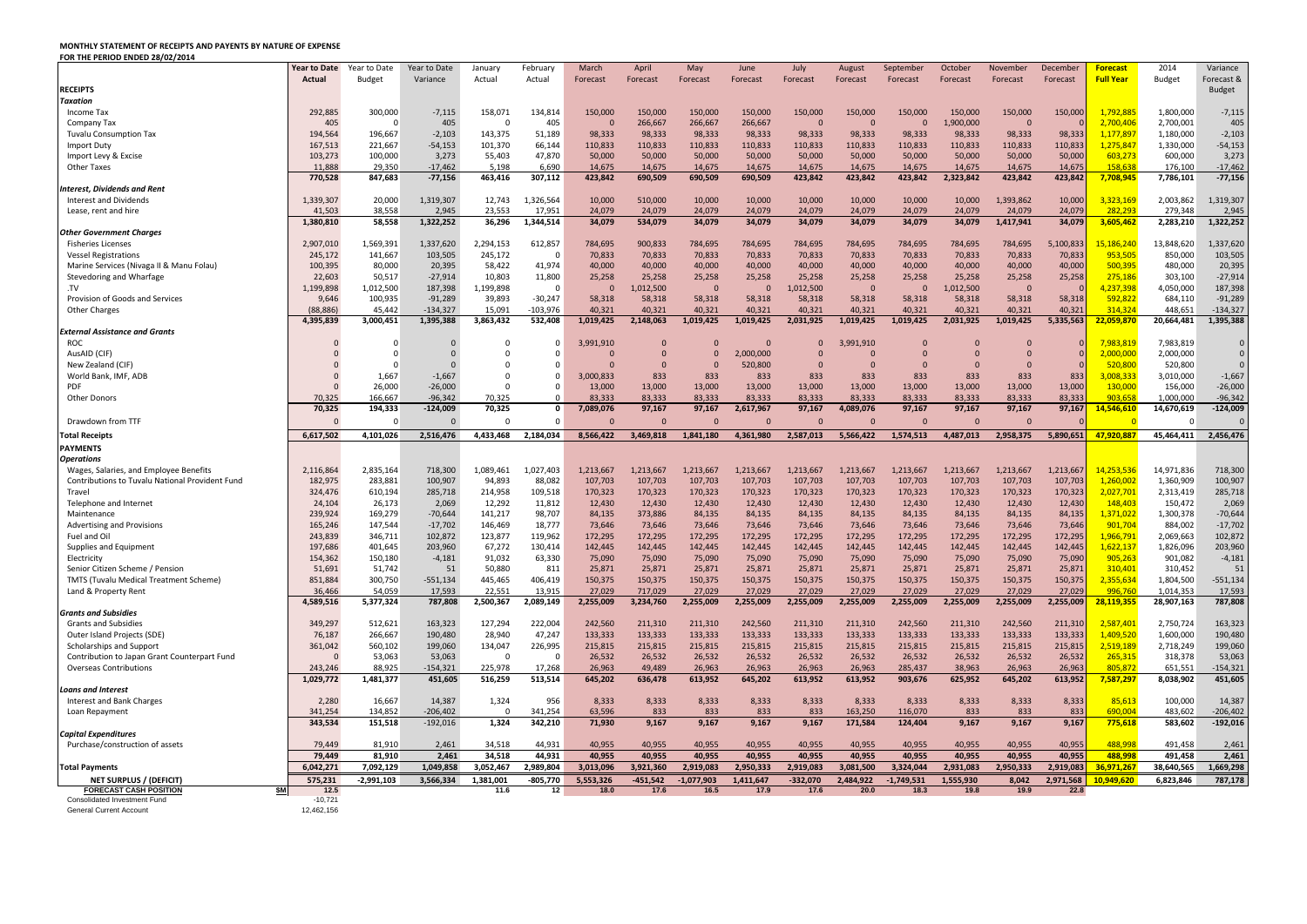## **MONTHLY STATEMENT OF RECEIPTS AND PAYENTS BY NATURE OF EXPENSE**

**FOR THE PERIOD ENDED 28/02/2014**

|                                                 | <b>Year to Date</b> |           | <b>Year to Date</b> |              | <b>Year to Date</b> |            | 2014             |              |  |
|-------------------------------------------------|---------------------|-----------|---------------------|--------------|---------------------|------------|------------------|--------------|--|
|                                                 | Actual              |           | <b>Budget</b>       |              | Variance            |            | <b>Budget</b>    |              |  |
|                                                 |                     |           |                     |              |                     |            |                  |              |  |
| <b>RECEIPTS</b>                                 |                     |           |                     |              |                     |            |                  |              |  |
| <b>Taxation</b>                                 |                     |           |                     |              |                     |            |                  |              |  |
| Income Tax                                      | 292,885             |           | 300,000             |              | $-7,115$            |            | 1,800,000        |              |  |
| Company Tax                                     | 405                 |           | 0                   |              | 405                 |            | 2,700,001        |              |  |
| <b>Tuvalu Consumption Tax</b>                   | 194,564             |           | 196,667             |              | $-2,103$            |            | 1,180,000        |              |  |
| <b>Import Duty</b>                              | 167,513             |           | 221,667             |              | $-54,153$           |            | 1,330,000        |              |  |
| Import Levy & Excise                            | 103,273             |           | 100,000             |              | 3,273               |            | 600,000          |              |  |
| <b>Other Taxes</b>                              | 11,888              |           | 29,350              |              | $-17,462$           |            | 176,100          |              |  |
|                                                 |                     | 770,528   |                     | 847,683      |                     | $-77,156$  |                  | 7,786,101    |  |
| <b>Interest, Dividends and Rent</b>             |                     |           |                     |              |                     |            |                  |              |  |
| Interest and Dividends                          | 1,339,307           |           | 20,000              |              | 1,319,307           |            | 2,003,862        |              |  |
| Lease, rent and hire                            | 41,503              |           | 38,558              |              | 2,945               |            | 279,348          |              |  |
|                                                 |                     | 1,380,810 |                     | 58,558       |                     | 1,322,252  |                  | 2,283,210    |  |
| <b>Other Government Charges</b>                 |                     |           |                     |              |                     |            |                  |              |  |
|                                                 |                     |           |                     |              |                     |            |                  |              |  |
| <b>Fisheries Licenses</b>                       | 2,907,010           |           | 1,569,391           |              | 1,337,620           |            | 13,848,620       |              |  |
| <b>Vessel Registrations</b>                     | 245,172             |           | 141,667             |              | 103,505             |            | 850,000          |              |  |
| Marine Services (Nivaga II & Manu Folau)        | 100,395             |           | 80,000              |              | 20,395              |            | 480,000          |              |  |
| Stevedoring and Wharfage                        | 22,603              |           | 50,517              |              | $-27,914$           |            | 303,100          |              |  |
| .TV                                             | 1,199,898           |           | 1,012,500           |              | 187,398             |            | 4,050,000        |              |  |
| Provision of Goods and Services                 | 9,646               |           | 100,935             |              | $-91,289$           |            | 684,110          |              |  |
| <b>Other Charges</b>                            | (88, 886)           |           | 45,442              |              | $-134,327$          |            | 448,651          |              |  |
|                                                 |                     | 4,395,839 |                     | 3,000,451    |                     | 1,395,388  |                  | 20,664,481   |  |
| <b>External Assistance and Grants</b>           |                     |           |                     |              |                     |            |                  |              |  |
| <b>ROC</b>                                      | 0                   |           | 0                   |              | $\mathbf{0}$        |            | 7,983,819        |              |  |
| AusAID (CIF)                                    | 0                   |           | 0                   |              | $\mathbf{0}$        |            | 2,000,000        |              |  |
| New Zealand (CIF)                               | 0                   |           | 0                   |              | $\mathbf{0}$        |            | 520,800          |              |  |
| World Bank, IMF, ADB                            | 0                   |           | 1,667               |              | $-1,667$            |            | 3,010,000        |              |  |
| <b>PDF</b>                                      | 0                   |           | 26,000              |              | $-26,000$           |            | 156,000          |              |  |
|                                                 |                     |           |                     |              |                     |            |                  |              |  |
| <b>Other Donors</b>                             | 70,325              |           | 166,667             |              | $-96,342$           |            | 1,000,000        |              |  |
|                                                 |                     | 70,325    |                     | 194,333      |                     | $-124,009$ |                  | 14,670,619   |  |
| Drawdown from TTF                               | 0                   | 0         | 0                   | 0            | $\mathbf 0$         | 0          | $\boldsymbol{0}$ | $\mathbf{0}$ |  |
| <b>Total Receipts</b>                           |                     | 6,617,502 |                     | 4,101,026    |                     | 2,516,476  |                  | 45,464,411   |  |
|                                                 |                     |           |                     |              |                     |            |                  |              |  |
| <b>PAYMENTS</b>                                 |                     |           |                     |              |                     |            |                  |              |  |
| <b>Operations</b>                               |                     |           |                     |              |                     |            |                  |              |  |
| Wages, Salaries, and Employee Benefits          | 2,116,864           |           | 2,835,164           |              | 718,300             |            | 14,971,836       |              |  |
| Contributions to Tuvalu National Provident Fund | 182,975             |           | 283,881             |              | 100,907             |            | 1,360,909        |              |  |
| Travel                                          | 324,476             |           | 610,194             |              | 285,718             |            | 2,313,419        |              |  |
|                                                 |                     |           |                     |              |                     |            |                  |              |  |
| Telephone and Internet                          | 24,104              |           | 26,173              |              | 2,069               |            | 150,472          |              |  |
| Maintenance                                     | 239,924             |           | 169,279             |              | $-70,644$           |            | 1,300,378        |              |  |
| Advertising and Provisions                      | 165,246             |           | 147,544             |              | $-17,702$           |            | 884,002          |              |  |
| Fuel and Oil                                    | 243,839             |           | 346,711             |              | 102,872             |            | 2,069,663        |              |  |
| Supplies and Equipment                          | 197,686             |           | 401,645             |              | 203,960             |            | 1,826,096        |              |  |
| Electricity                                     | 154,362             |           | 150,180             |              | $-4,181$            |            | 901,082          |              |  |
| Senior Citizen Scheme / Pension                 | 51,691              |           | 51,742              |              | 51                  |            | 310,452          |              |  |
| <b>TMTS (Tuvalu Medical Treatment Scheme)</b>   | 851,884             |           | 300,750             |              | -551,134            |            | 1,804,500        |              |  |
| Land & Property Rent                            | 36,466              |           | 54,059              |              | 17,593              |            | 1,014,353        |              |  |
|                                                 |                     | 4,589,516 |                     | 5,377,324    |                     | 787,808    |                  | 28,907,163   |  |
| <b>Grants and Subsidies</b>                     |                     |           |                     |              |                     |            |                  |              |  |
| <b>Grants and Subsidies</b>                     | 349,297             |           | 512,621             |              | 163,323             |            | 2,750,724        |              |  |
| Outer Island Projects (SDE)                     | 76,187              |           | 266,667             |              | 190,480             |            | 1,600,000        |              |  |
| Scholarships and Support                        |                     |           |                     |              |                     |            |                  |              |  |
|                                                 | 361,042             |           | 560,102             |              | 199,060             |            | 2,718,249        |              |  |
| Contribution to Japan Grant Counterpart Fund    | 0                   |           | 53,063              |              | 53,063              |            | 318,378          |              |  |
| <b>Overseas Contributions</b>                   | 243,246             |           | 88,925              |              | $-154,321$          |            | 651,551          |              |  |
|                                                 |                     | 1,029,772 |                     | 1,481,377    |                     | 451,605    |                  | 8,038,902    |  |
| <b>Loans and Interest</b>                       |                     |           |                     |              |                     |            |                  |              |  |
| Interest and Bank Charges                       | 2,280               |           | 16,667              |              | 14,387              |            | 100,000          |              |  |
| Loan Repayment                                  | 341,254             |           | 134,852             |              | $-206,402$          |            | 483,602          |              |  |
|                                                 |                     | 343,534   |                     | 151,518      |                     | $-192,016$ |                  | 583,602      |  |
| <b>Capital Expenditures</b>                     |                     |           |                     |              |                     |            |                  |              |  |
| Purchase/construction of assets                 | 79,449              |           | 81,910              |              | 2,461               |            | 491,458          |              |  |
|                                                 |                     | 79,449    |                     | 81,910       |                     | 2,461      |                  | 491,458      |  |
| <b>Total Payments</b>                           |                     | 6,042,271 |                     | 7,092,129    |                     | 1,049,858  |                  | 38,640,565   |  |
|                                                 |                     |           |                     |              |                     |            |                  |              |  |
| NET SURPLUS / (DEFECIT)                         |                     | 575,231   |                     | $-2,991,103$ |                     | 3,566,334  |                  | 6,823,846    |  |